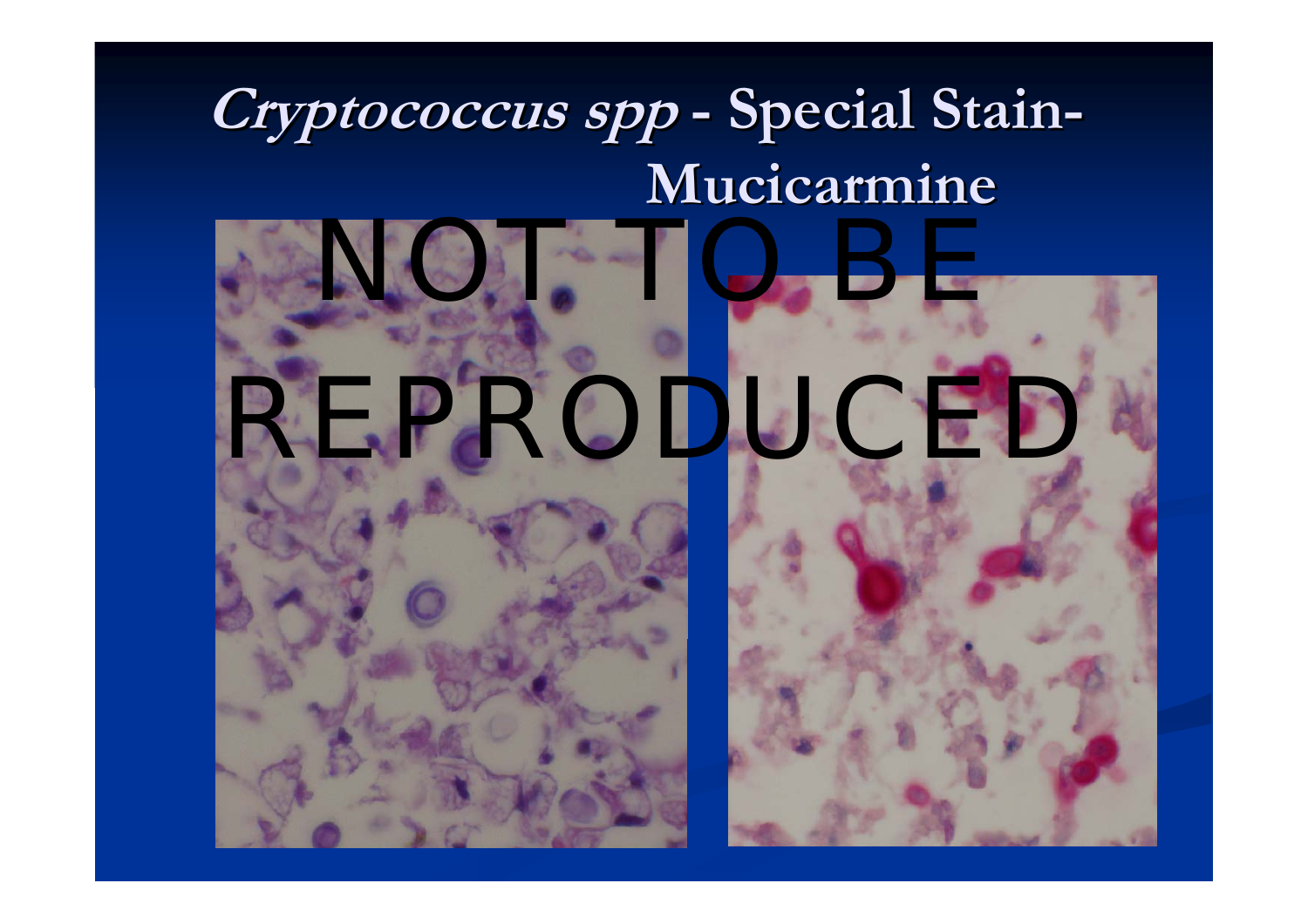### **Parasitic Rhinitis Parasitic Rhinitis**

**P**neumonyssoides *caninum*  $\blacksquare$  Nasal mites, occur worldwide in dogs *Cuterbra* sp. larvae - cats ■ Cuteroru sp. salvac = cats<br>■ *Capillaria aerophila*  $\blacksquare$  Occasionally in nose and sinuses Generally in trachea and bronchi *Linguatula Linguatula serrata serrata* **Pentastomid**, rare  $\blacksquare$  Ingestion of uncooked ruminant meat Nose, sometimes sinuses and middle ear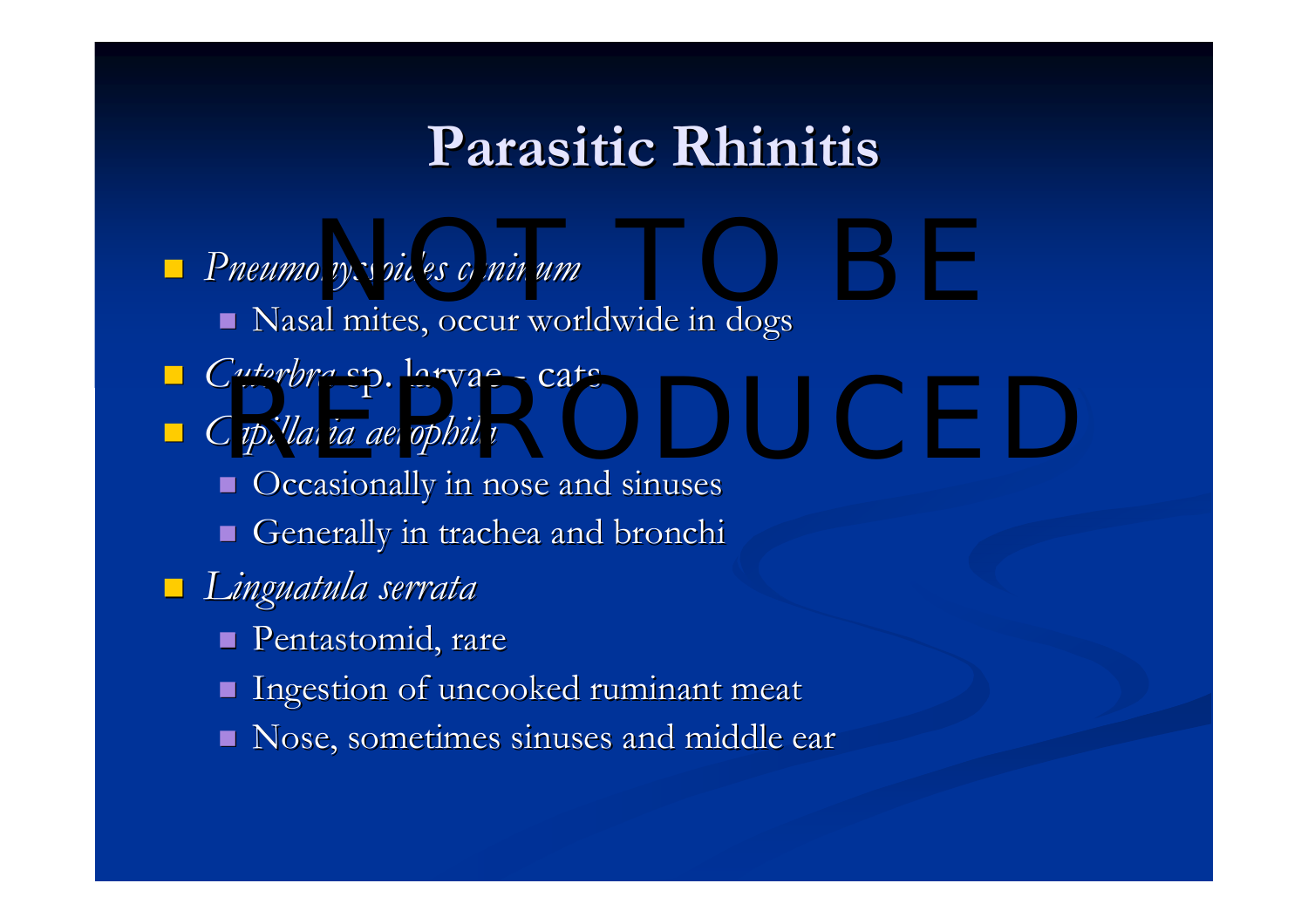# **Pneumonyssoides Pneumonyssoides caninum caninum**

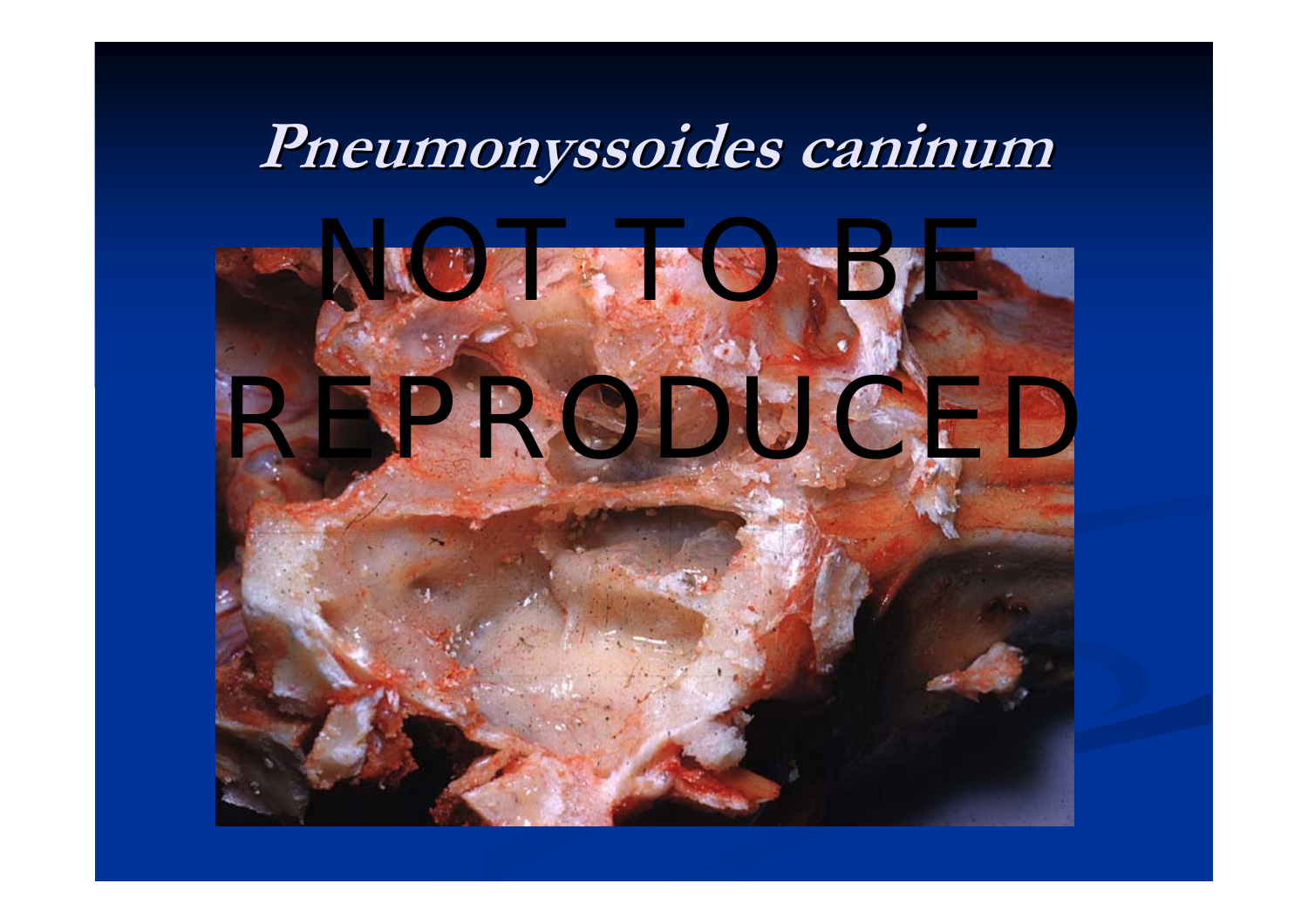**Proliferative Proliferative Lesions Lesions Nasopharyngeal Polyps of Cats Nasopharyngeal Polyps of Cats**

- Exophytic, often , and the BE state of the BE state of the BE state of the BE state of the BE state of the BE state of the BE state of the BE state of the BE state of the BE state of the BE state of the BE state of the BE pedunculated masses
- $\blacksquare$  Nasopharynx and
- **Histopathology:** inflammatory polyps inflammatory polyps

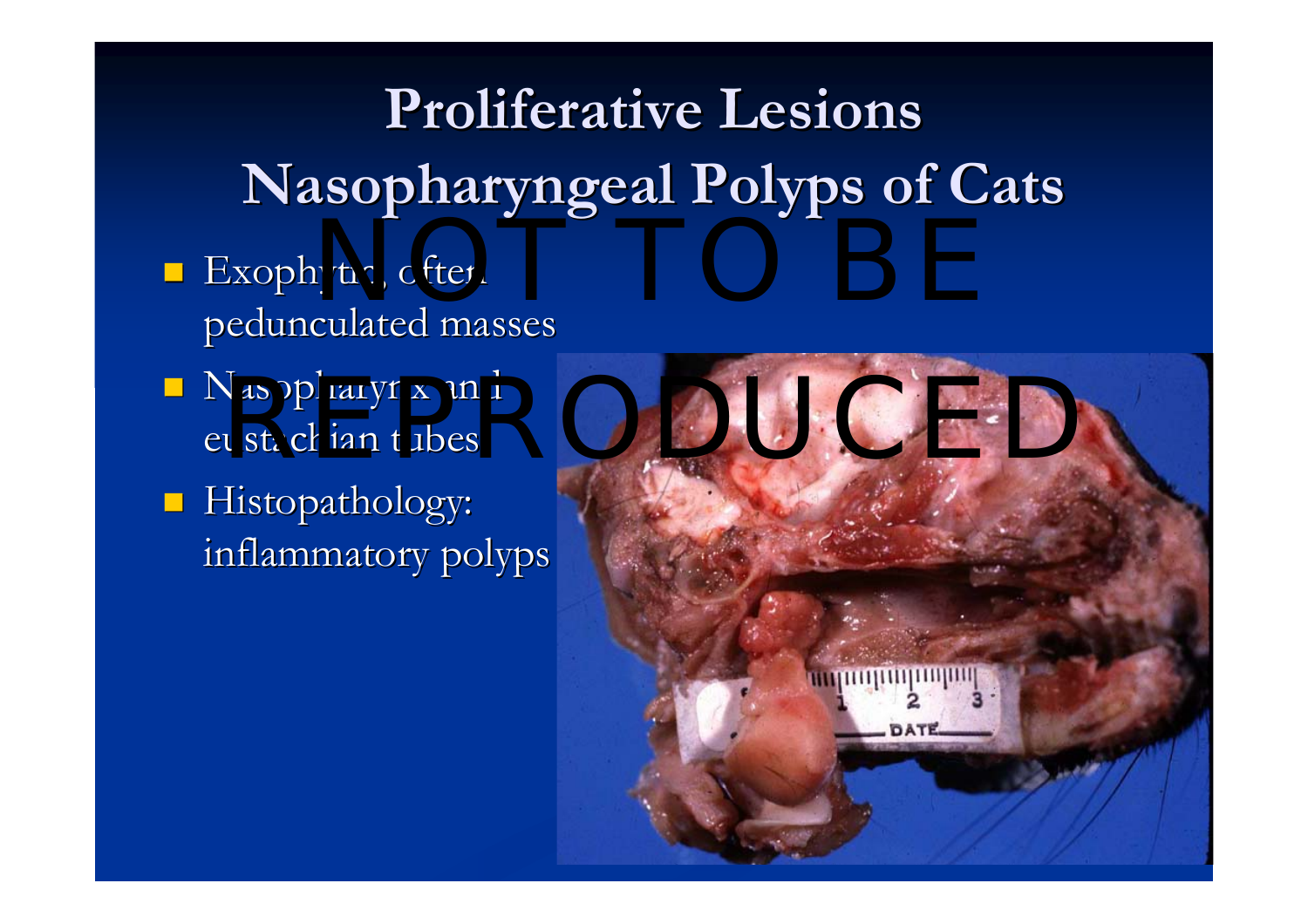# $N$  **Neoplasia - Nasal Passages and Sinuses and Sinuses**

#### $\mathbb{R}^2$ **General**

- П Invasive, epistaxis frequent, neurologic signs possible NOT TO BE A CONTRACTED ON A SERVICE OF THE CONTRACTED ON A SERVICE OF THE CONTRACTED ON A SERVICE OF THE CONTR<br>NOTE: A SERVICE OF THE CONTRACTED ON A SERVICE OF THE CONTRACTED ON A SERVICE OF THE CONTRACTED ON A SERVICE O<br>
- П Frequently secondarily infected
- П ■ Carcinomas most common, then sarcomas most common, then sarcomas most common, then sarcomas most common sarcomas most common subsets of the common service of the common service of the common service of the common servic
- Dogs
	- $\blacksquare$  Transitional carcinoma most common, then adenocarcinoma
	- $\blacksquare$ Breed predisposition: Collies, Airedale terrier, basset hound, German Shepherd (Alsation)
	- П Location: nasal passages and sinuses
	- П Occasionally sarcoma
- $\mathcal{L}$ **Cats** 
	- П Less commonly affected
	- п Squamous cell carcinoma most common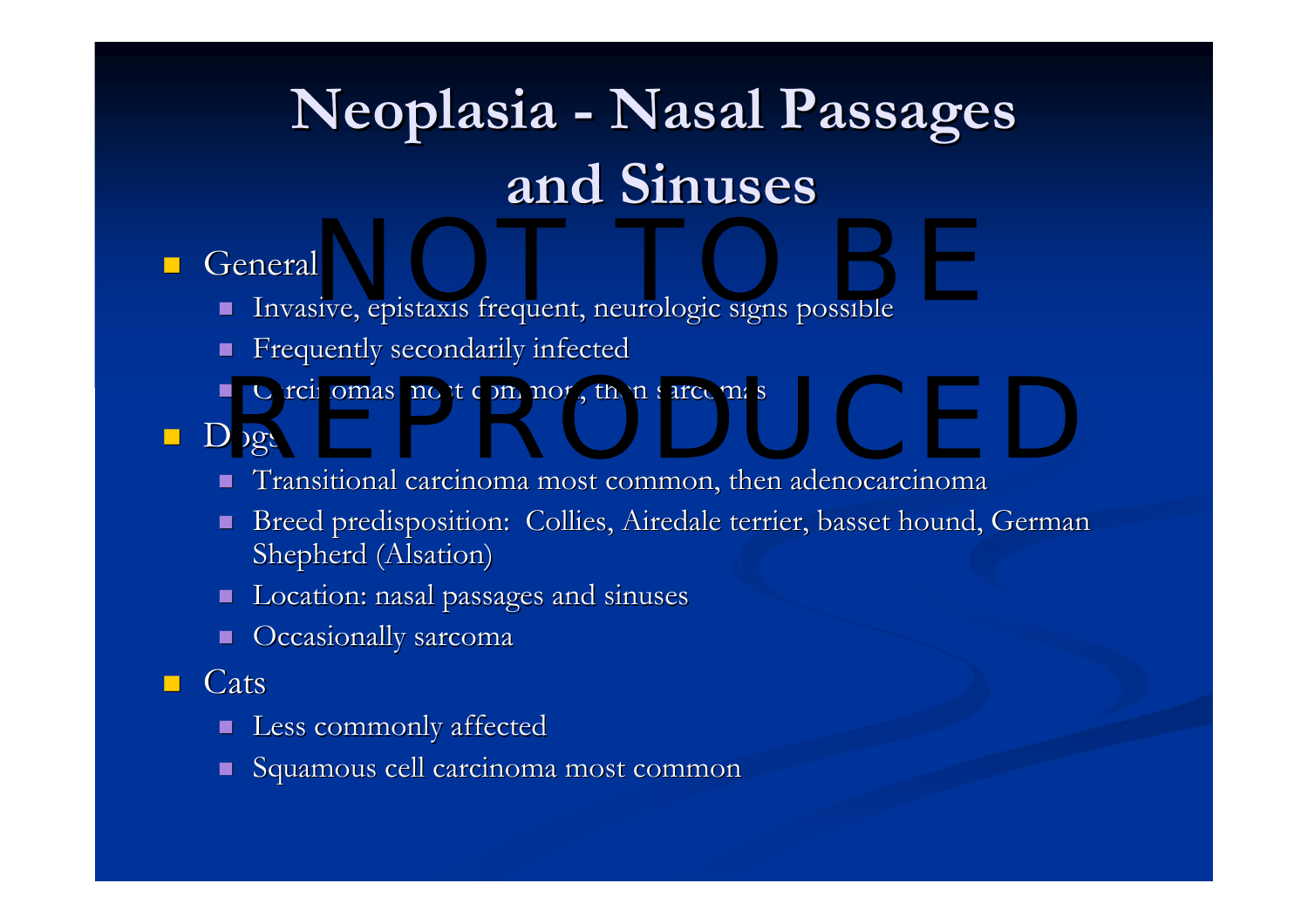### **Neoplasia Neoplasia of the Nasal Passages of the Nasal Passages**



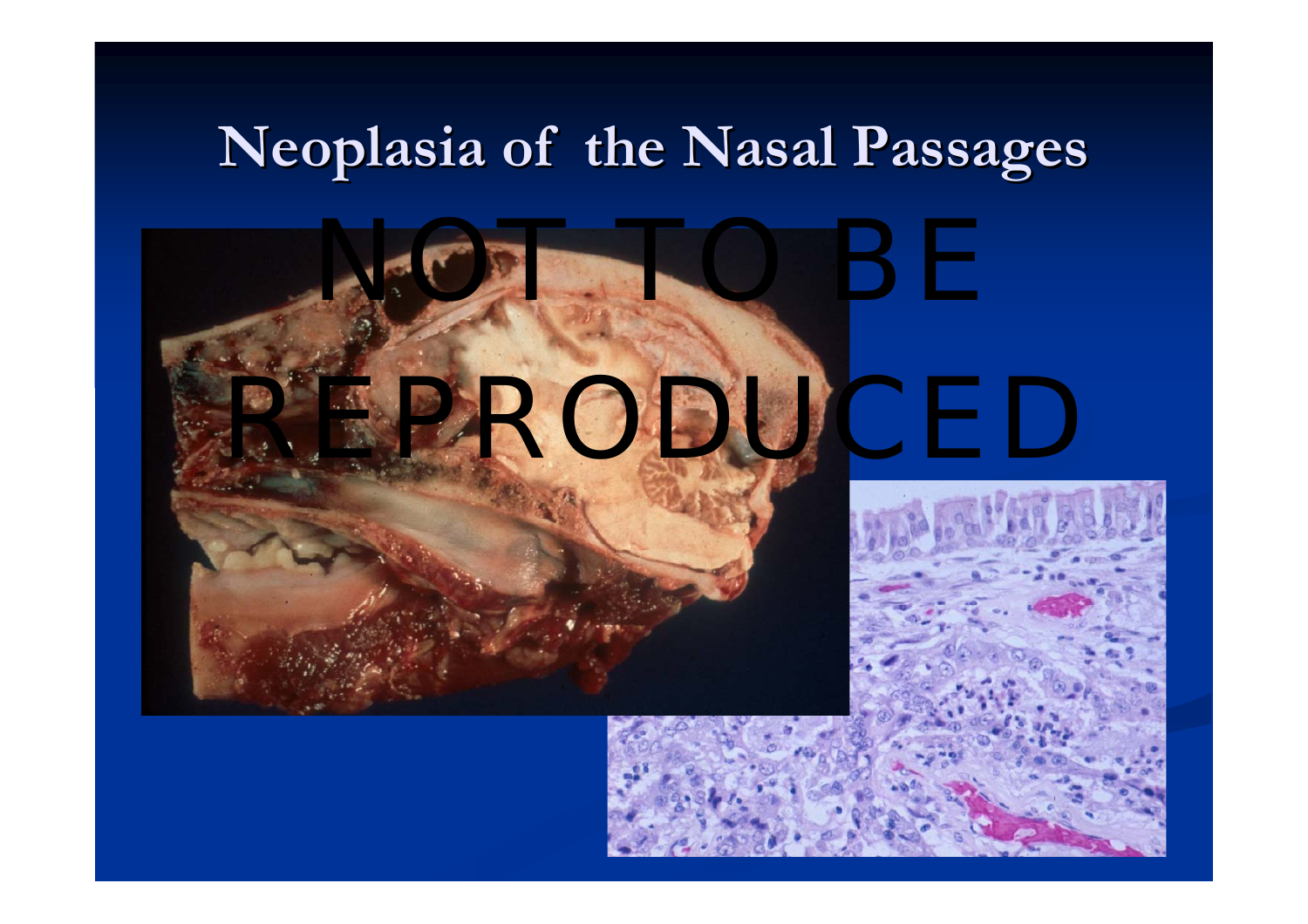## **Airway Diseases Airway Diseases**

 $\blacksquare$  Noninfectious  $\blacksquare$ Fectious – mainly dogs

- $\blacksquare$  Brachycephalic airway syndrome
- Laryngeal paralysis/stenosis
- $\blacksquare$  Laryngeal edema
- Laryngeal edema<br>■ Tracheal hypoplasia, stenosis stenosis stenosis stenosis stenosis stenosis stenosis stenosis stenosis stenos
- $\blacksquare$  Tracheal collapse
- $\blacksquare$  Bronchial dysplasia
- $\blacksquare$  Primary ciliary dyskinesia
- $\blacksquare$  Feline asthma
- $\blacksquare$  Infectious
	- $\blacksquare$  Canine infectious tracheobronchitis
	- **Parasitic**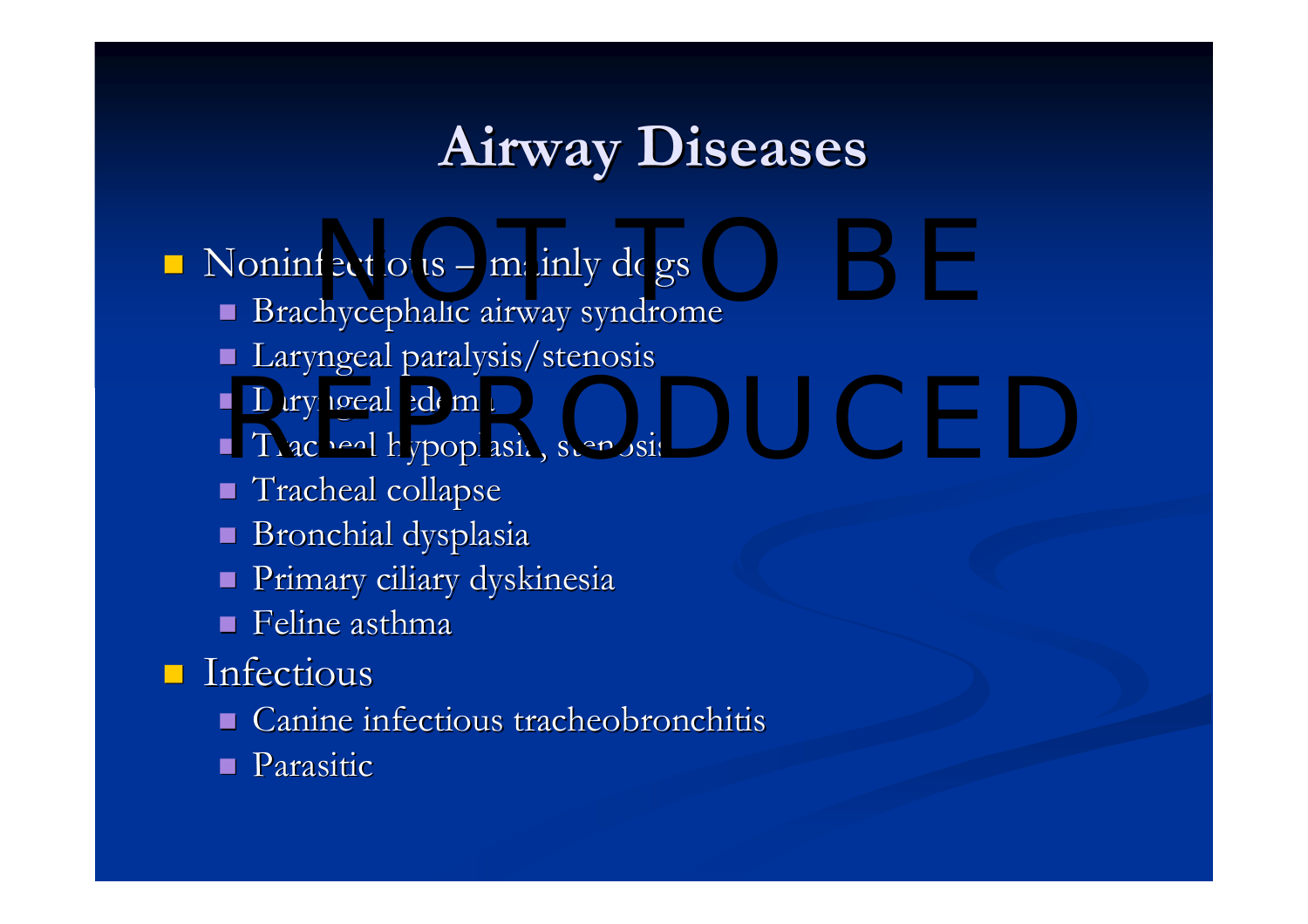### **Brachycephalic Airway Syndrome**

- Brachycephalic dog breeds: e.g. bulldogs, boxers, Boston terriers, pugs, Pekingese
- Respiratory impairment due to stenotic external nostrils and excessive soft palate leading to obstruction of airflow
- $\blacksquare$  Laryngeal and nasal edema can result
- $\blacksquare$  Anesthesia risk
- **Predisposes to heat stress**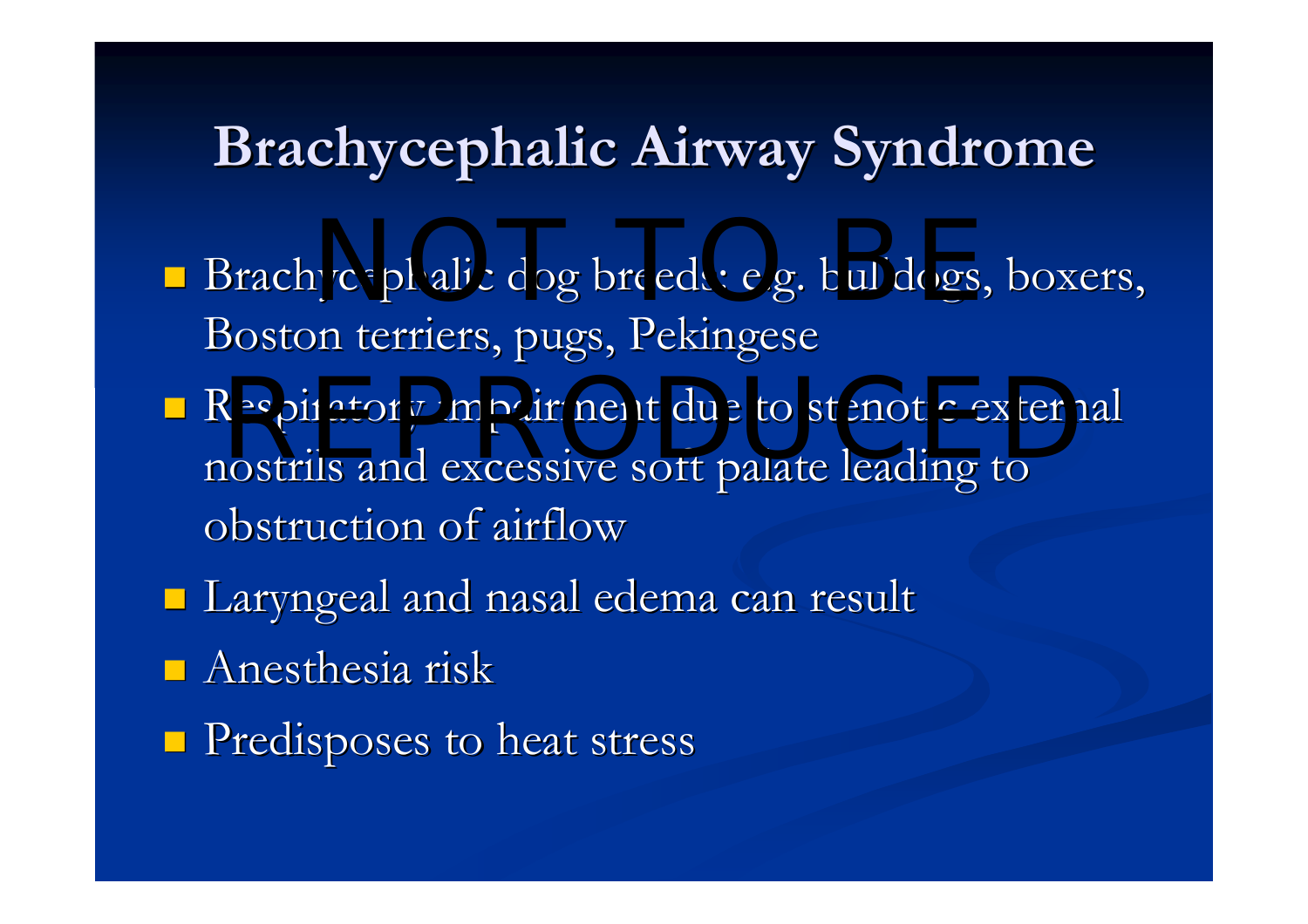# **Laryngeal Edema Laryngeal Edema**

 $\blacksquare$  Traumatic and a chain/lead in dogs  $\blacksquare$  Brachycephalic airway syndrome Systemic anaphylaxis in cats Iatrogenic in both cats and dogs Iatrogenic in both cats and dogs